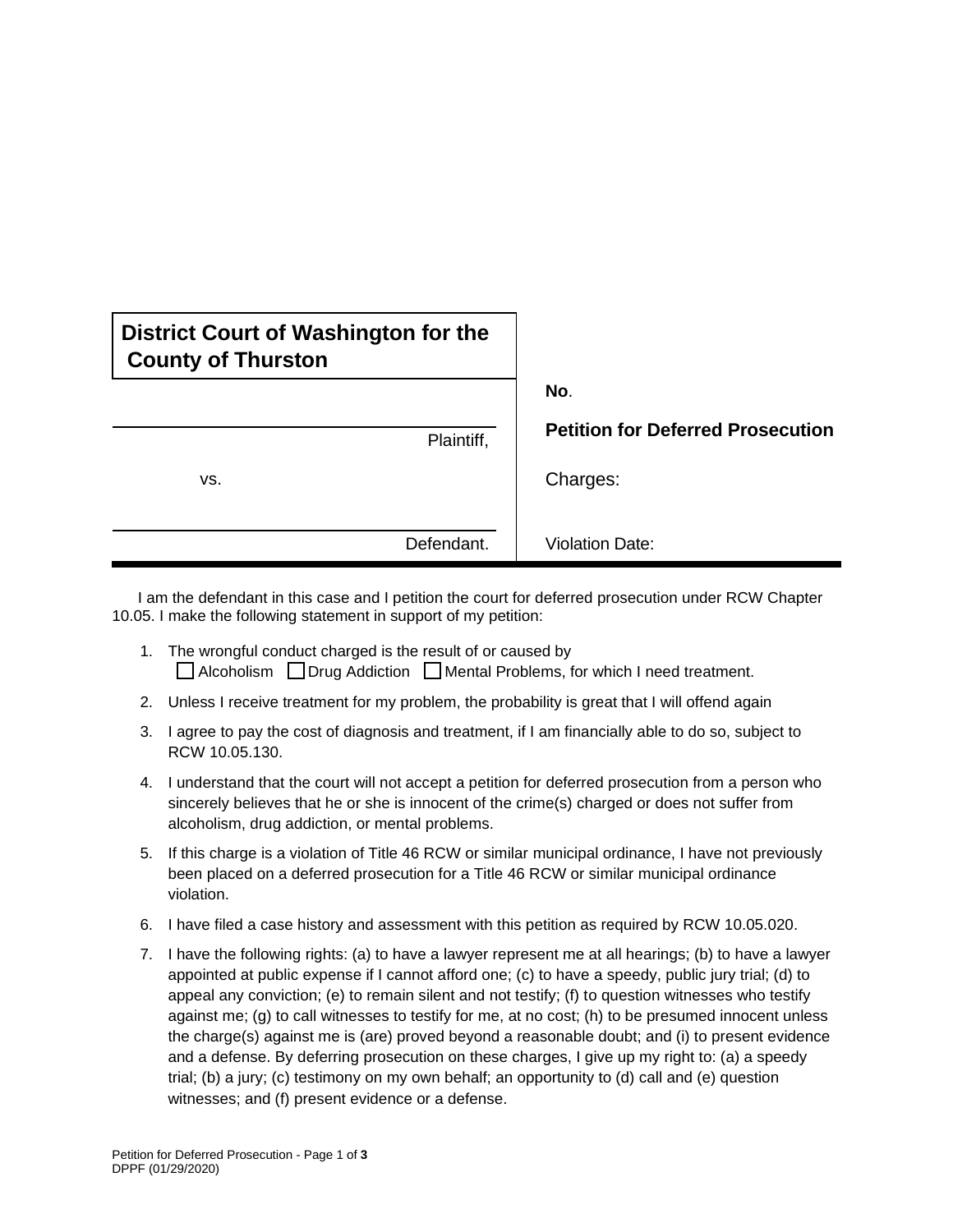Case Number:

- 8. I agree that the facts as reported in the attached police reports are admissible evidence and are sufficient to support a conviction. I acknowledge that the above items will be used to support a finding of guilty if the deferred prosecution is revoked. If my deferred prosecution is revoked and I am found guilty, I may be sentenced up to the maximum penalty allowed by law.
- 9. If I proceed to trial and I am found guilty, I may be allowed to seek suspension of some or all fines and incarceration if I seek treatment. I understand that I may seek treatment from a public or private agency at any time, whether or not I have been found guilty or placed on deferred prosecution.
- 10. For some crimes, a deferred prosecution will enhance mandatory penalties for subsequent offenses committed within a 7-year period. I understand that a deferred prosecution will be a prior offense under RCW 46.61.5055 (driving under the influence, physical control of a vehicle under the influence, negligent driving if originally charged as driving under the influence or physical control of a vehicle under the influence, vehicular homicide, or vehicular assault).
- 11. If the court defers prosecution on any crime that would be a violation of state law or local ordinance relating to motor vehicle traffic control, I will be disqualified from driving a commercial motor vehicle for the period specified in RCW 46.25.090 and, if I drive a commercial motor vehicle holding a license issued by Washington State, I will be required to notify the Department of Licensing and my employer of this deferred prosecution within 30 days of the judge granting this petition. RCW 46.25.030. If the court grants this Petition, I may not operate a motor vehicle on the public highways without a valid operator's license and proof of liability insurance pursuant to RCW 46.29.490. If my wrongful conduct is the result of or caused by alcohol dependency, I shall also be required to install an ignition interlock device under RCW 46.20.720. The required periods of interlock use shall be no less than the periods provided for in RCW 46.20.720(3)(a), (b), and (c) and subject to certification from the ignition interlock device vendor. RCW 46.20.720(4). I may also be required to pay restitution to victims, pay court costs, and pay probation costs authorized by law. To help ensure continued sobriety and reduce the likelihood of re-offense, the court may order reasonable conditions during the period of the deferred prosecution including, but not limited to, attendance at self-help recovery support groups for alcoholism or drugs, complete abstinence from alcohol and all non-prescribed mind-altering drugs, periodic urinalysis or breath analysis, and maintaining law-abiding behavior. Alcoholism programs shall require a minimum of two (2) self-help recovery groups per week for the duration of the treatment program. The court may terminate the deferred prosecution program if I violate this paragraph.
- 12. If the court grants this petition, during the period of deferred prosecution I will be required to contact my probation officer, the probation director or designee, or the court if there is no probation department, to request permission to travel or transfer to another state if my wrongful conduct involves: an offense in which a person has incurred direct or threatened physical or psychological harm; (ii) an offense that involves the use or possession of a firearm; (iii) a second or subsequent misdemeanor offense of driving while impaired by drugs or alcohol; (iv) a sexual offense that requires me to register as a sex offender in Washington state. I understand that I will be required to pay an application fee with my travel or transfer request.
- 13. If I fail or neglect to comply with any part of my treatment plan or with any ignition interlock device requirements, then the court will hold a hearing to determine whether I should be removed from the deferred prosecution program. After the hearing, the court will either order that I continue with treatment or be removed from deferred prosecution and enter judgment. If I am convicted of a similar offense during the deferred prosecution, the court will revoke the deferred prosecution and enter judgment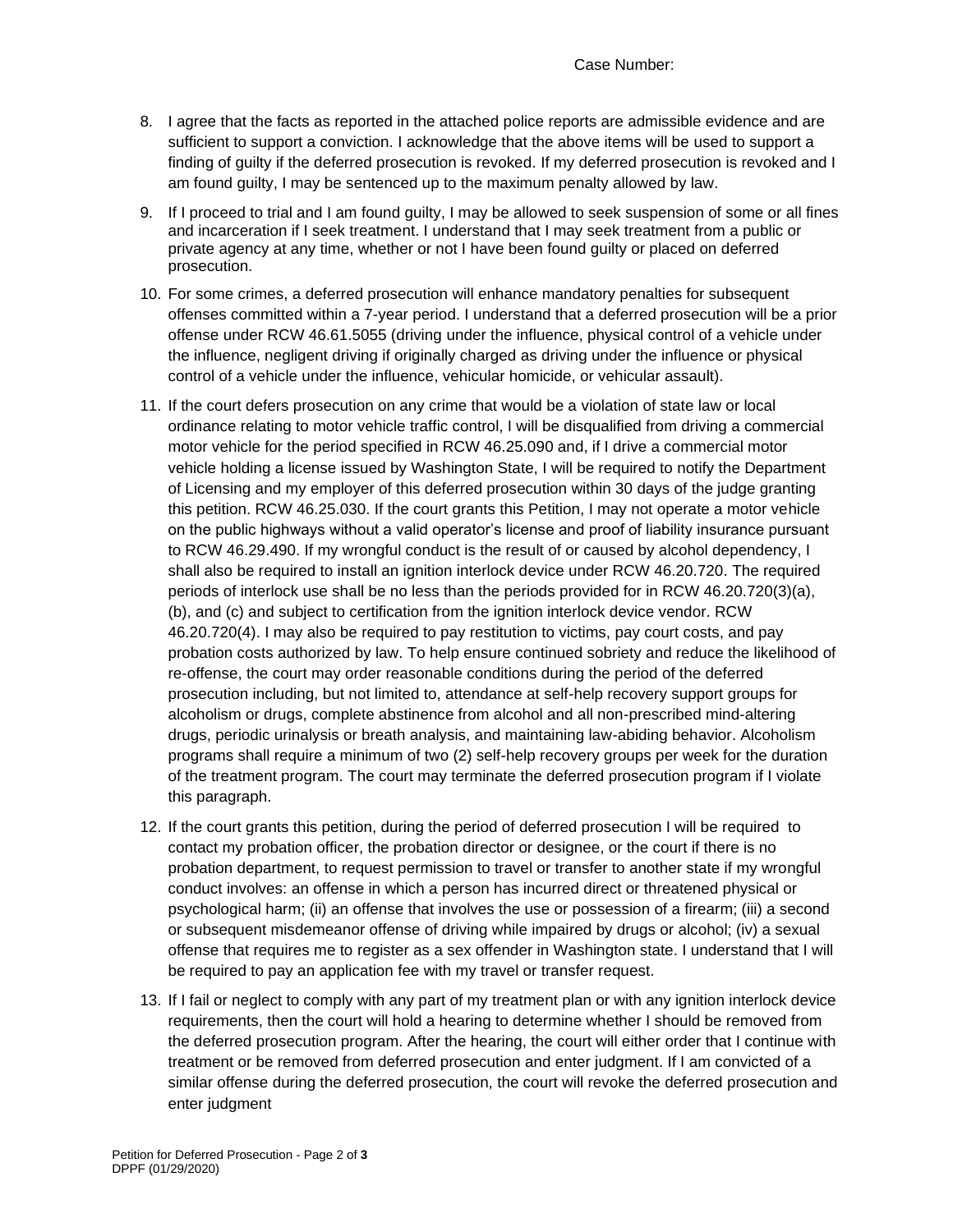- 14. The court will dismiss the charge(s) against me in this case three years from the end of the 2-year treatment program and following proof to the court that I have complied with the conditions imposed by the court following successful completion of the 2-year treatment program, but no less than five (5) years from the date the deferred prosecution is granted, if the court grants this petition and if I fully comply with all the terms of the court order placing me on deferred prosecution.
- 15. A filing fee of \$250.00, probation fee of \$1,200.00, and BAC fee of \$250.00 will be paid in accordance with the time payment agreement.

 $\Box$  Defendant requests 12 hours of community service in lieu of the \$250.00 filing fee

I certify under penalty of perjury under the laws of the state of Washington that I have read the foregoing and agree with all of its provisions and that all statements made are true and correct.

Dated at Thurston County, Washington on: \_\_\_\_\_\_\_\_\_\_\_\_\_

Presented by:

Defense Attorney WSBA#

\_\_\_\_\_\_\_\_\_\_\_\_\_\_\_\_\_\_\_\_\_\_\_\_\_\_\_\_\_\_\_\_\_\_\_ \_\_\_\_\_\_\_\_\_\_\_\_\_\_\_\_\_\_\_\_\_\_\_\_\_\_\_\_\_\_\_\_\_\_\_

\_\_\_\_\_\_\_\_\_\_\_\_\_\_\_\_\_\_\_\_\_\_\_\_\_\_\_\_\_\_\_\_\_\_\_

Copy received and agreed to by:

Defendant/Petitioner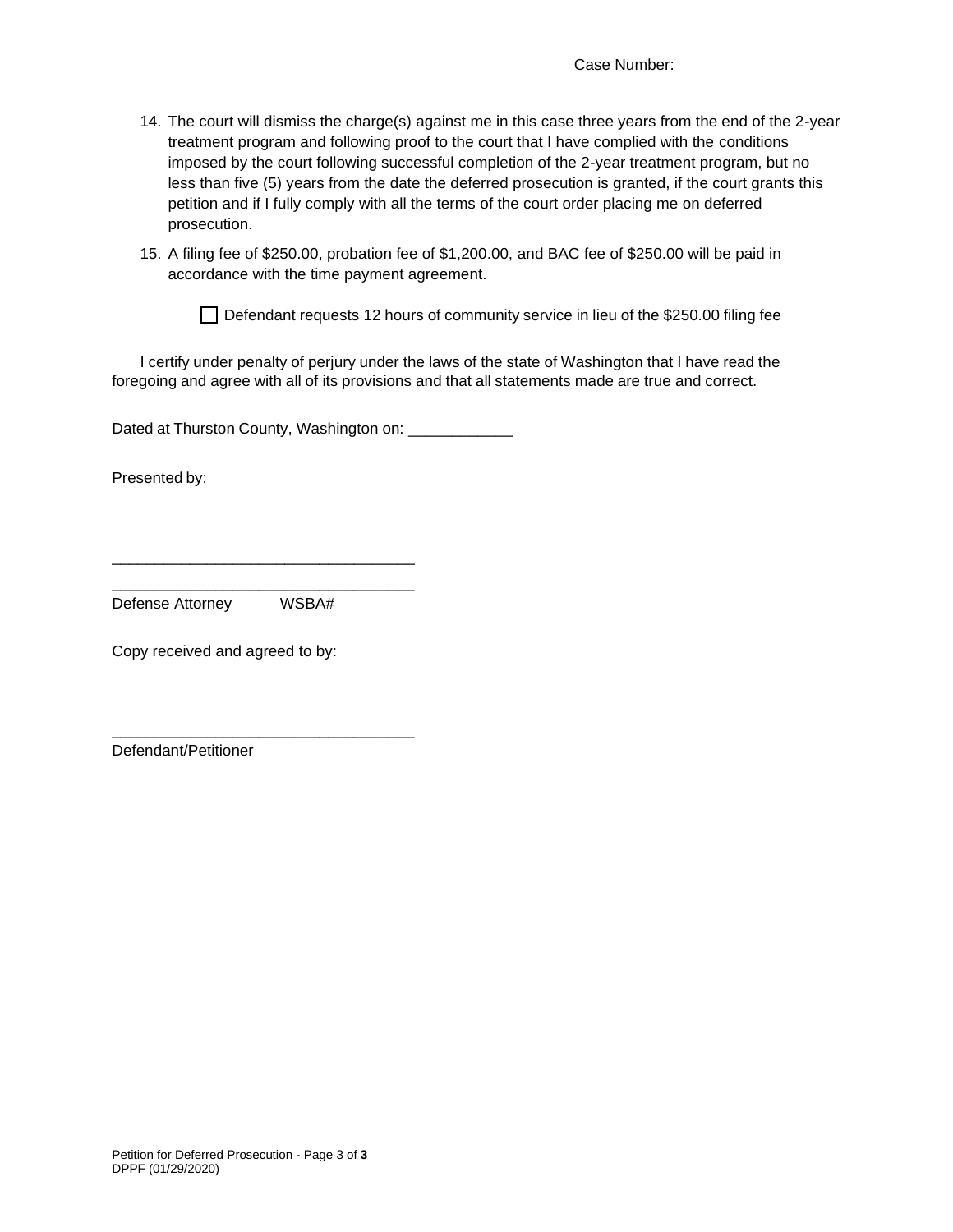| District Court of Washington for the |
|--------------------------------------|
| <b>County of Thurston</b>            |
|                                      |

**No**.

vs. Defendant.

**Plaintiff. Order for Deferred Prosecution** 

 THIS MATTER having come on for hearing before the Court on petition of the Defendant for deferred prosecution, after reviewing the petition and the report of the state-approved treatment center, the Court makes the following findings:

- a) The Petitioner has stipulated to the admissibility and sufficiency of the facts in the written police report;
- b) The Petitioner has acknowledged that, if this Order granting a deferred prosecution were to be revoked, those facts would be admissible in any criminal hearing on the original offense(s);
- c) The Petitioner has acknowledged and waived the right to a speedy trial, the right to a jury trial, the right to testify, the right to call witnesses, and the right to present evidence for the defense

The Petitioner's statements and waivers were made knowingly and voluntarily.

THEREFORE, the Court finds that deferred prosecution is appropriate under the circumstances; now therefore, IT IS HEREBY ORDERED, ADJUDGED AND DECREED that the prosecution of the charge(s) said to have occurred on \_\_\_\_\_\_\_\_\_\_\_\_\_\_\_ shall be stayed and deferred by the for a period of five years upon condition  $\overline{a}$ 

that the Petitioner:

- 1. Abstains completely from alcoholic beverages.
- 2. Abstains from use of any illicit drugs or any controlled substances without a medical prescription; uses prescribed medications only as instructed by a physician or pharmacist; provides copies of prescriptions to Probation upon request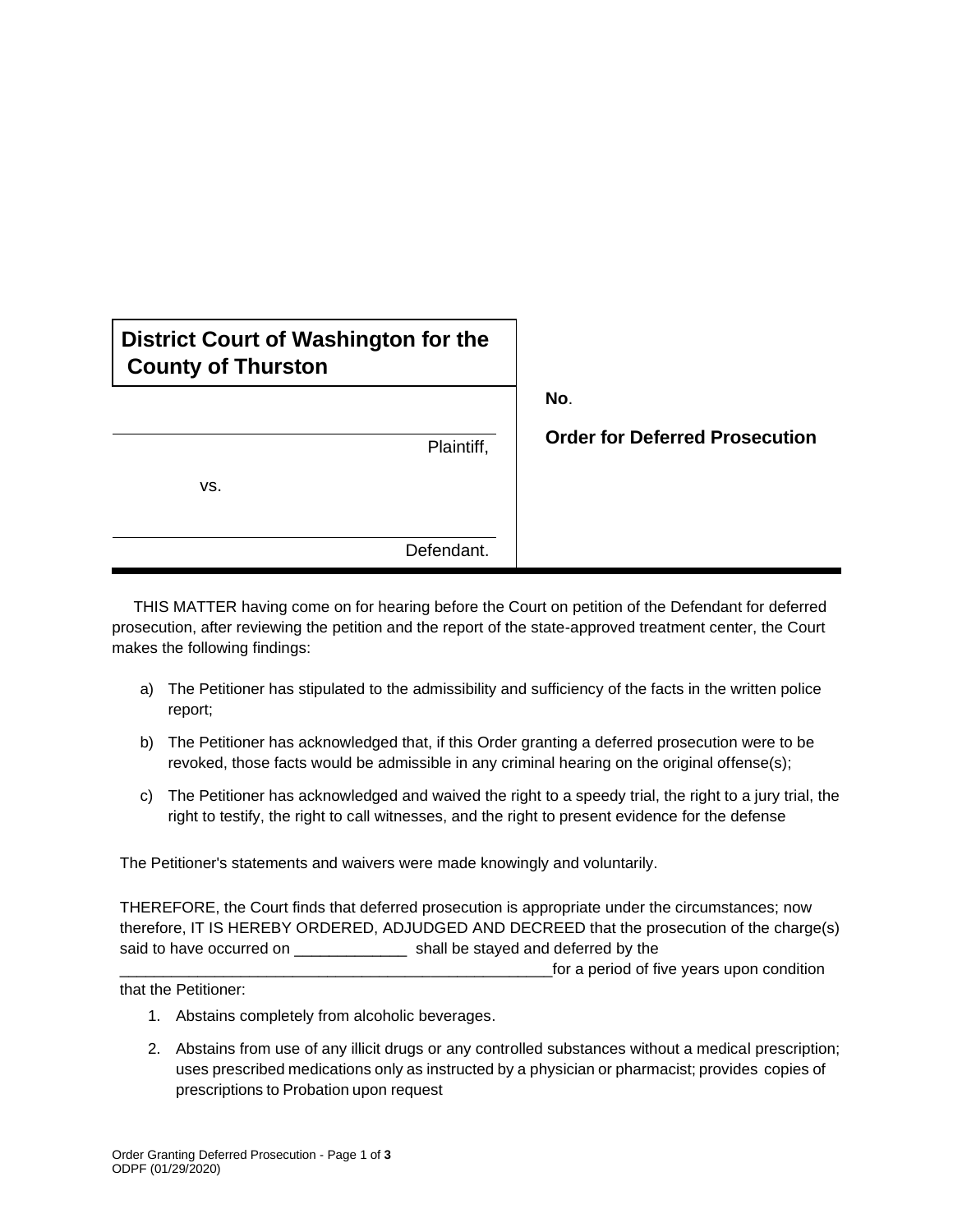- 3. Does not enter establishments where alcohol is the chief item of sale (bars, taverns, cocktail lounges, liquor stores).
- 4. Participates in the treatment program as determined by the chemical dependency treatment facility
- 5. Attends a minimum of two meetings per week of a self-help recovery support group, as determined by the treatment agency, for the duration of the treatment program; provides proof of meeting attendance, including date attended, group attended, and chairperson signature when requested by Probation.
- 6. Submits to random testing of breath, blood or urine as directed by the treatment agency or Probation.
- 7. Attends a presentation of the Victim Impact Panel.
- 8. Does not operate a motor vehicle unless properly licensed and insured; provides evidence of liability insurance to Probation upon request.
- 9. Has no criminal law violations.
- 10. Reports to Probation as directed and follows all of Probation's rules.
- 11. Keeps the Court and Probation informed of the current mailing address and telephone number at all times and does not change residences without first notifying Probation.
- 12. Pays the following: \$1200 probation supervision, \$250 BAC fee, \$250 filing fee.
- 13. Signs a waiver of confidentiality that permits the treatment agency to communicate with the Court and Probation; directs the treatment agency to provide monthly status reports to Probation regarding cooperation with the treatment plan and progress in treatment.
- 14. Does not drive a vehicle not equipped with an ignition interlock device per the requirements of the Washington State Department of Licensing.
- 15. Other:

 IT IS FURTHER ORDERED that if the Petitioner fails to abide by any of the conditions set forth above, the Court may rescind this Order and authorize the prosecution to proceed on the original charge(s); that the Petitioner shall be deemed to have waived the specified constitutional rights and shall have guilt or innocence determined by the Court based entirely on the police report, without benefit of jury.